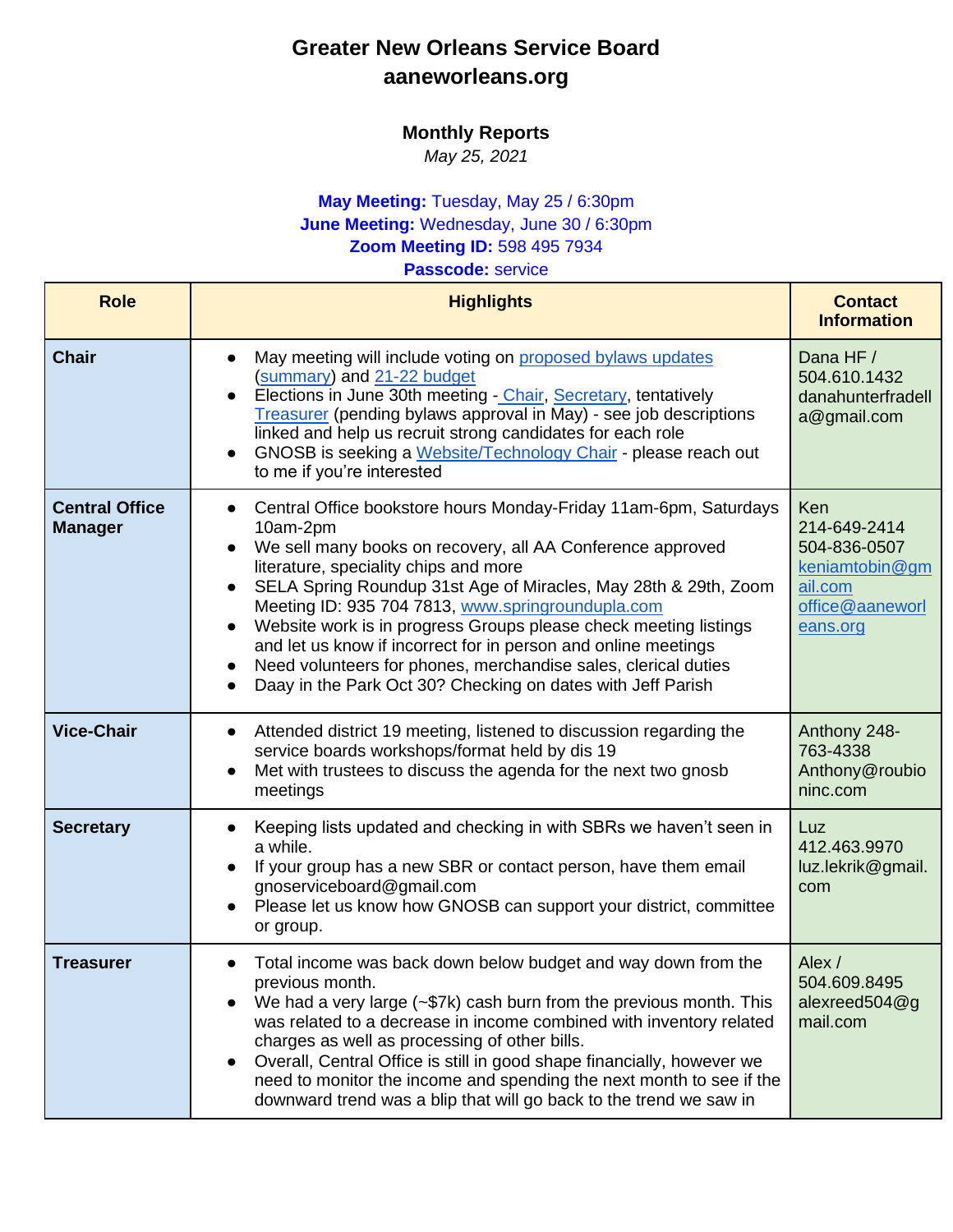|                                                                                                                                                                              | the previous several months, or if it is truly a new downward trend.<br>Please review the FY '21-22 budget for approval here<br>$\bullet$<br>See the full report here<br>See the report from CPA here - this includes a number of analyses,<br>$\bullet$<br>including budget vs. actual, month to month comparisons, etc.                                                                                                                                                                                                                                                                                                                                                                                                                                                                                                                                                                                   |                                                                                                |
|------------------------------------------------------------------------------------------------------------------------------------------------------------------------------|-------------------------------------------------------------------------------------------------------------------------------------------------------------------------------------------------------------------------------------------------------------------------------------------------------------------------------------------------------------------------------------------------------------------------------------------------------------------------------------------------------------------------------------------------------------------------------------------------------------------------------------------------------------------------------------------------------------------------------------------------------------------------------------------------------------------------------------------------------------------------------------------------------------|------------------------------------------------------------------------------------------------|
| <b>Treatment &amp;</b><br><b>Corrections</b><br>2nd Wed @ 630<br>Zoom 598 495<br>7934<br>Pw: service                                                                         | D19 and D20 T&C subcommittees are combining their meeting<br>$\bullet$<br>I moderated a meeting at Bucktown Pass It On, the home group is<br>$\bullet$<br>considering electing a T&C rep and finding a commitment<br>Jakob will be bringing a T&C meeting into The Creed Group on<br>Tuesdays at 7PM<br>Odyssey House - Detox has a new meeting on Mondays @ 7PM,<br>$\bullet$<br>John L. (D18)<br>finalized a new meeting on Saturday nights there starting 6/5/21<br>$\bullet$<br>I attended Area 27 Assembly 5/22-5/23 and participated in the<br>$\bullet$<br>Treatment Committee Meeting, Our new Area 27 Treatment Chair is<br>Claire B. She can be reached at 720-439-0364<br>Please let your home group's T&C rep know about the monthly<br>Service Board T&C meeting - SERVICE BOARD T&C COMMITTEE MEETS<br>6:30PM 2ND WEDNESDAY MONTHLY ZOOM MEETING ID: 598 495 7934<br><b>PASSWORD: service</b> | Carl C. 504-515-<br>9731<br>carl.l.cochrane.4<br>@gmail.com                                    |
| Cooperation<br><b>With the</b><br><b>Professional</b><br><b>Community /</b><br><b>Public</b><br><b>Information</b><br>3rd Mon @ 630<br>Zoom: 884 9500<br>3428<br>Pw: service | Next Monthly Meeting- June 21st 6:30pm<br>$\bullet$<br>Email-picpcNOserviceboard@gmail.com to be put on the email list<br>$\bullet$<br>so you can be updated about our meetings and subcommittee<br>meetings<br>May meeting was brief. We are hoping now that finals are over we<br>$\bullet$<br>will gather more steam                                                                                                                                                                                                                                                                                                                                                                                                                                                                                                                                                                                     | Claire C.<br>504-516-3427<br>violin42claire@g<br>mail.com<br>picpcNOserviceb<br>oard@gmail.com |
| <b>Big Deep South</b><br>Convention,<br>8/14/21<br>1st Wed $@6$<br>Zoom 425 300<br>5864<br>PW: Vision2020                                                                    | Here is the flyer Big Deep South Flyer<br>$\bullet$<br>The webpage has been updated (for the most part)<br>$\bullet$<br>Still working on revamping the T-shirts and tumblers<br>Contributions can be made at: @BDS_Conventions                                                                                                                                                                                                                                                                                                                                                                                                                                                                                                                                                                                                                                                                              | Tina<br>504-931-8323<br>tina_simoneaux<br>@hotmail.com                                         |
| <b>AA Hotline</b>                                                                                                                                                            | Continuing to support Central Office 24 hours a day, 7 days a<br>week<br>Contact Scott or Ron if you are interested in learning more about<br>Answerphone as we need volunteers for the stand by list                                                                                                                                                                                                                                                                                                                                                                                                                                                                                                                                                                                                                                                                                                       | Scott 504-232-<br>3759, Ron 504-<br>343-6157                                                   |
| <b>Website</b>                                                                                                                                                               | Website continues with regular updates<br>$\bullet$<br>Meeting locator and meeting finder have been re-added to the site<br>We are in the process of combining lists to reach the goal of having<br>one list including all meetings                                                                                                                                                                                                                                                                                                                                                                                                                                                                                                                                                                                                                                                                         | <b>Steve</b>                                                                                   |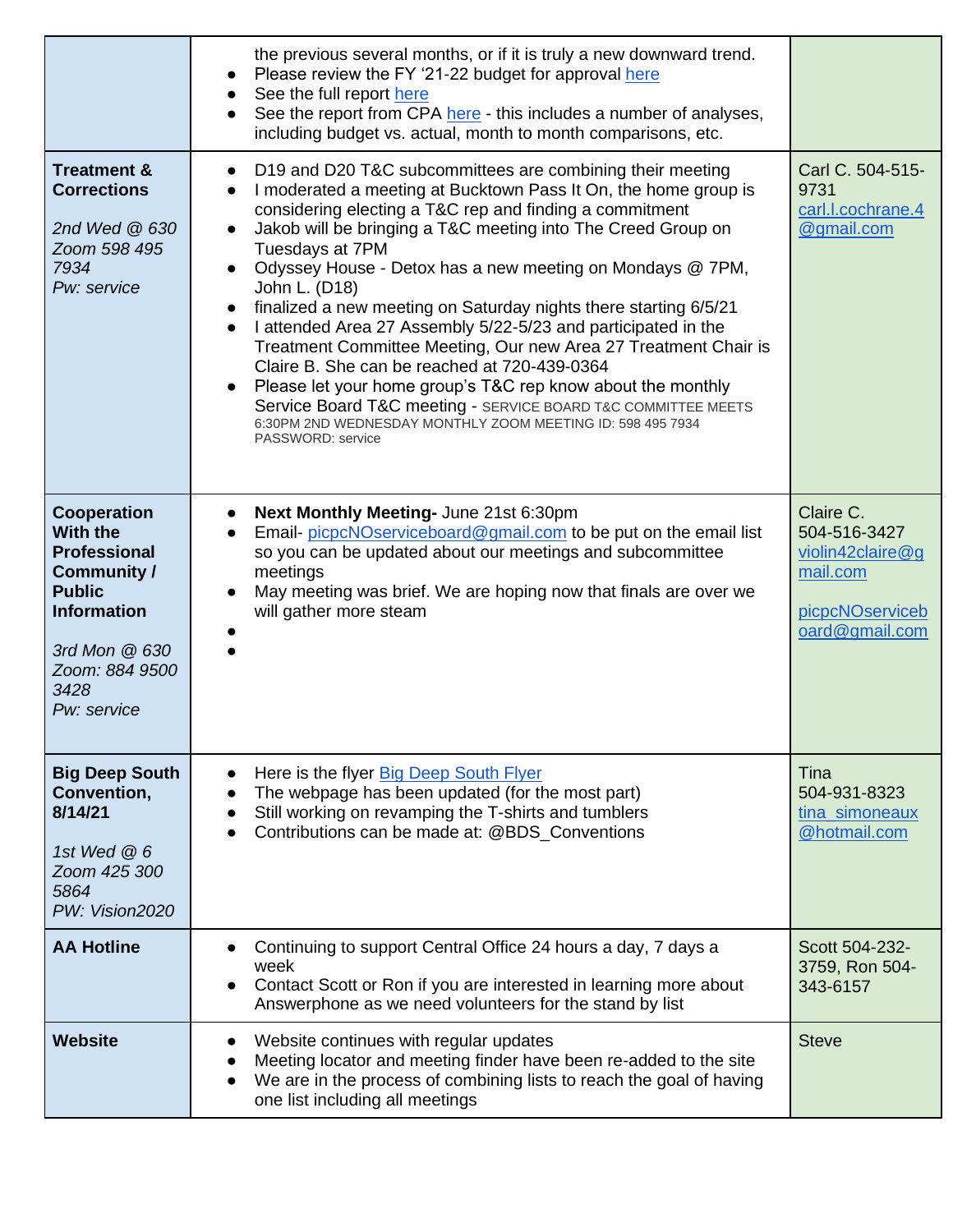| <b>DAAY</b> In the<br><b>Park</b>                                                                                                             | I would like to do a Halloween Themed Day in The Park this October<br>23 or 30. Both dates are Saturdays. The 23rd is LSU vs. Ole Miss,<br>but it is an away game. There are no Saints game conflicts.<br>The weather should be cooler, and COVID restrictions for Jefferson<br>$\bullet$<br>Parish have been lifted. I propose the traditional location at the<br>shelter on the levee in Bucktown.<br>We will have all the usual events and activities (e.g., horse shoes,<br>kite flying, volleyball), but there will be a Halloween flare, like best<br>costume event and Halloween face painting for the kids.                                                                                                                                                                                                                                                                                                                                                                                                                                                                                                                                                     | Don D.                                                   |
|-----------------------------------------------------------------------------------------------------------------------------------------------|-------------------------------------------------------------------------------------------------------------------------------------------------------------------------------------------------------------------------------------------------------------------------------------------------------------------------------------------------------------------------------------------------------------------------------------------------------------------------------------------------------------------------------------------------------------------------------------------------------------------------------------------------------------------------------------------------------------------------------------------------------------------------------------------------------------------------------------------------------------------------------------------------------------------------------------------------------------------------------------------------------------------------------------------------------------------------------------------------------------------------------------------------------------------------|----------------------------------------------------------|
| <b>Unity &amp; Service</b>                                                                                                                    | As things are coming back to normal, the city is opening back up.<br>Have few ideas for some outdoor adventures. Still waiting to hear<br>from bike lights in New Orleans. Bowling, sack tug a war, volleyball,<br>face paint, paint ball (resentment, frustrations healthy way to let out).<br>I'm getting healthier and better looking forward to something in<br>June/July.                                                                                                                                                                                                                                                                                                                                                                                                                                                                                                                                                                                                                                                                                                                                                                                          | Jack W.<br>jackjpwillis@gmai<br>I.com                    |
| <b>District 12</b><br><b>Northshore</b><br>2nd Tue @ 630<br>Zoom 852 8672<br>0252<br>Pw: 545757                                               |                                                                                                                                                                                                                                                                                                                                                                                                                                                                                                                                                                                                                                                                                                                                                                                                                                                                                                                                                                                                                                                                                                                                                                         | Frank, DCM 985-<br>847-1669                              |
| <b>District 17</b><br><b>Bayou Parishes</b><br>2nd Sat @ 1115<br>@ Easy Does It<br><b>Club - 111</b><br>Munson Dr,<br>Houma                   |                                                                                                                                                                                                                                                                                                                                                                                                                                                                                                                                                                                                                                                                                                                                                                                                                                                                                                                                                                                                                                                                                                                                                                         | Sal, DCM<br>saltrigona@gmail<br>.com                     |
| <b>District 18</b><br><b>Westbank</b><br>2nd Tue $@6$<br>Zoom 895 4364<br>6771<br>Pw: service<br>& in person 1500<br>Lafayette St.,<br>Gretna | Group attendance at our District meetings continue to increase with<br>approximately 60% of our Groups represented at our May meeting.<br>The District continues to provide Zoom as an alternative to in-person.<br>$\bullet$<br>All of our Group meetings are now in-person.<br>$\bullet$<br>District 18 T&C committee reports that the Committee is leading<br>$\bullet$<br>regular meetings at 2 treatment centers in New Orleans and<br>anticipates being able to offer meetings at additional treatment<br>centers in the near future.<br>Jack W., Area 27 CPC Chair, will be our speaker at the June District<br>$\bullet$<br>meeting.<br>District 18 will be the host District for the upcoming GNO Multi-District<br>$\bullet$<br>Extravaganza to receive our Delegate's report from the 71 <sup>st</sup> Annual<br>General Service Conference. The Extravaganza will be held June<br>12, 2021, 11 am - 2 pm, at St. Cletus Church in Gretna. All AA<br>members are invited to attend. Many thanks to the GNO DCM's and<br>especially Luz L, Dst. 21/23 Workshop Chair, for giving of their time<br>and talent to organize this special meeting. See flyer here | Gary H, DCM<br>(504) 416-8400<br>gary@gvhamilton<br>.com |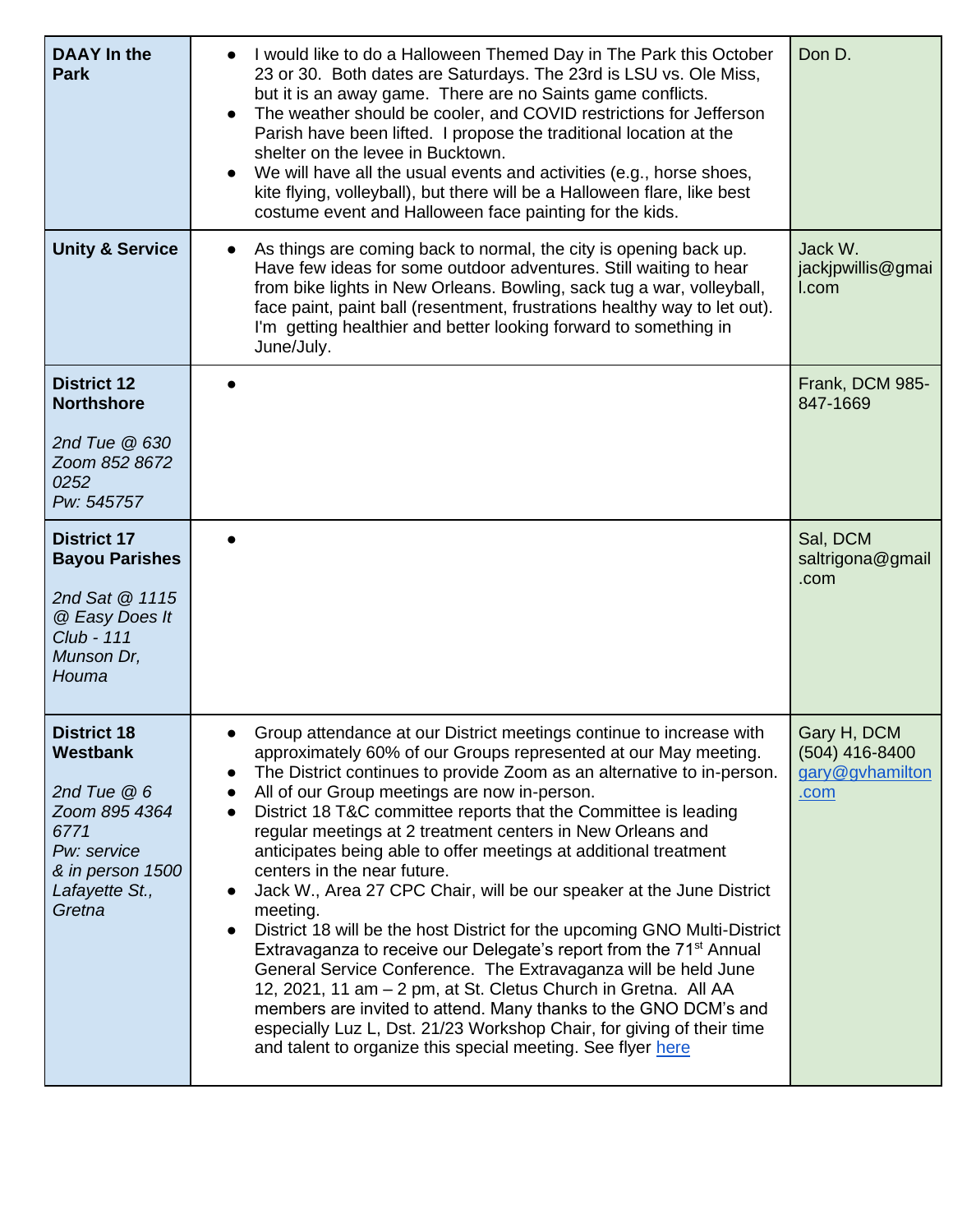| <b>District 19</b><br><b>Metairie/Kenner</b><br>4th Tue @ 630<br>@ Homewood<br><b>Suites, 2730</b><br>Severn Ave,<br>Metairie                                                                                                                                                                              | Treasurer reported balance of \$3,507.78<br>Vote on district 19 T&C committee combining with district 20 to meet<br>$\bullet$<br>together passed overwhelmingly.<br>Founders day will be a zoom event next month on 6-12 & 6-13. For<br>$\bullet$<br>more information go to foundersday.org.<br>There will be a multi district event on 6-12 from 11-2 for more<br>information go to neworleansaa.org. See flyer here                                                                                                                                                                                                                                                                                                                                                                                                                                                                                                                                                                                                                                        | Johnny, D19<br>Liaison<br>jtrapani3@cox.ne                |
|------------------------------------------------------------------------------------------------------------------------------------------------------------------------------------------------------------------------------------------------------------------------------------------------------------|--------------------------------------------------------------------------------------------------------------------------------------------------------------------------------------------------------------------------------------------------------------------------------------------------------------------------------------------------------------------------------------------------------------------------------------------------------------------------------------------------------------------------------------------------------------------------------------------------------------------------------------------------------------------------------------------------------------------------------------------------------------------------------------------------------------------------------------------------------------------------------------------------------------------------------------------------------------------------------------------------------------------------------------------------------------|-----------------------------------------------------------|
| <b>District 20</b><br><b>NOLA</b><br>2nd Thur $@630$<br>Zoom 861 1998<br>7125<br>Pw: district20                                                                                                                                                                                                            | Moving to a hybrid business meeting starting in June (2nd Thursday<br>$\bullet$<br>of every month), returning to 4600 St. Charles Avenue<br>Held a workshop 'Central Office & Service Board: What Can We Do<br>for Your Group' on Saturday, April 24 by Zoom. Light attendance but<br>good info from Service Board chairs and trustees and Central Office<br>Manager. Discussed holding this on a recurring basis<br>Held an event 'Elevate Your 11 <sup>th</sup> Step Meditation Practice' featuring<br>$\bullet$<br>Jay S from Sedona, AZ on Sunday, May 2 that was very well<br>attended. We recorded the event and shared with attendees and<br>others, about guidance on multiple forms of meditation practice and<br>resources to assist<br>12 Concepts Study Group continues<br>$\bullet$<br>Maintaining Outreach to District 20 home groups, most of whom are<br>$\bullet$<br>transitioning/have transitioned back to in-person or hybrid<br>Participating in planning for Multi-District Event on Saturday, June 12.<br>$\bullet$<br>See flyer here | Ron, DCM 504-<br>343-6157<br>ron.zornes@gma<br>il.com     |
| District 21/23<br><b>NOLA/East</b><br>2nd Mon $@7$<br>Zoom 331 132<br>389<br>Pw: Wilson1935                                                                                                                                                                                                                | We are looking into getting our own Zoom account rather than using<br>$\bullet$<br>Central Office's account to hold our meetings and events. We're still<br>meeting on Zoom with no plans to go back to in person any time soon<br>All service positions are currently filled<br>$\bullet$<br>Participating in planning for Multi-District Event on Saturday, June 12.<br>See flyer here<br>We're looking for ways to increase participation outside of New<br>$\bullet$<br>Orleans.<br>More meetings in our district are starting to go back to in-person                                                                                                                                                                                                                                                                                                                                                                                                                                                                                                   | Morgan, DCM<br>biggsmorgant@g<br>mail.com<br>504-505-6809 |
| <b>Upcoming GNOSB Dates!</b><br>6/2 (Weds):<br><b>Big Deep South Planning Meeting</b><br>6/9 (Weds):<br><b>T&amp;C Meeting</b><br>6/15 (Tues): Deadline for submitting information/birthdays for Bulletin<br>$6/21$ (Mon):<br><b>CPC/PI Meeting</b><br>6/30 (Weds): June Service Board Meeting- Elections! |                                                                                                                                                                                                                                                                                                                                                                                                                                                                                                                                                                                                                                                                                                                                                                                                                                                                                                                                                                                                                                                              |                                                           |

## **What do you know about your Service Board?**

\_\_\_\_\_\_\_\_\_\_\_\_\_\_\_\_\_\_\_\_\_\_\_\_\_\_\_\_\_\_\_\_\_\_\_\_\_\_\_\_\_\_\_\_\_\_\_\_\_\_\_\_\_\_\_\_\_\_\_\_\_\_\_\_\_\_\_\_\_\_\_\_\_\_

| How Does our Service Board Serve GNO AA? | <b>How Can We Support GNOSB?</b> |
|------------------------------------------|----------------------------------|
|------------------------------------------|----------------------------------|